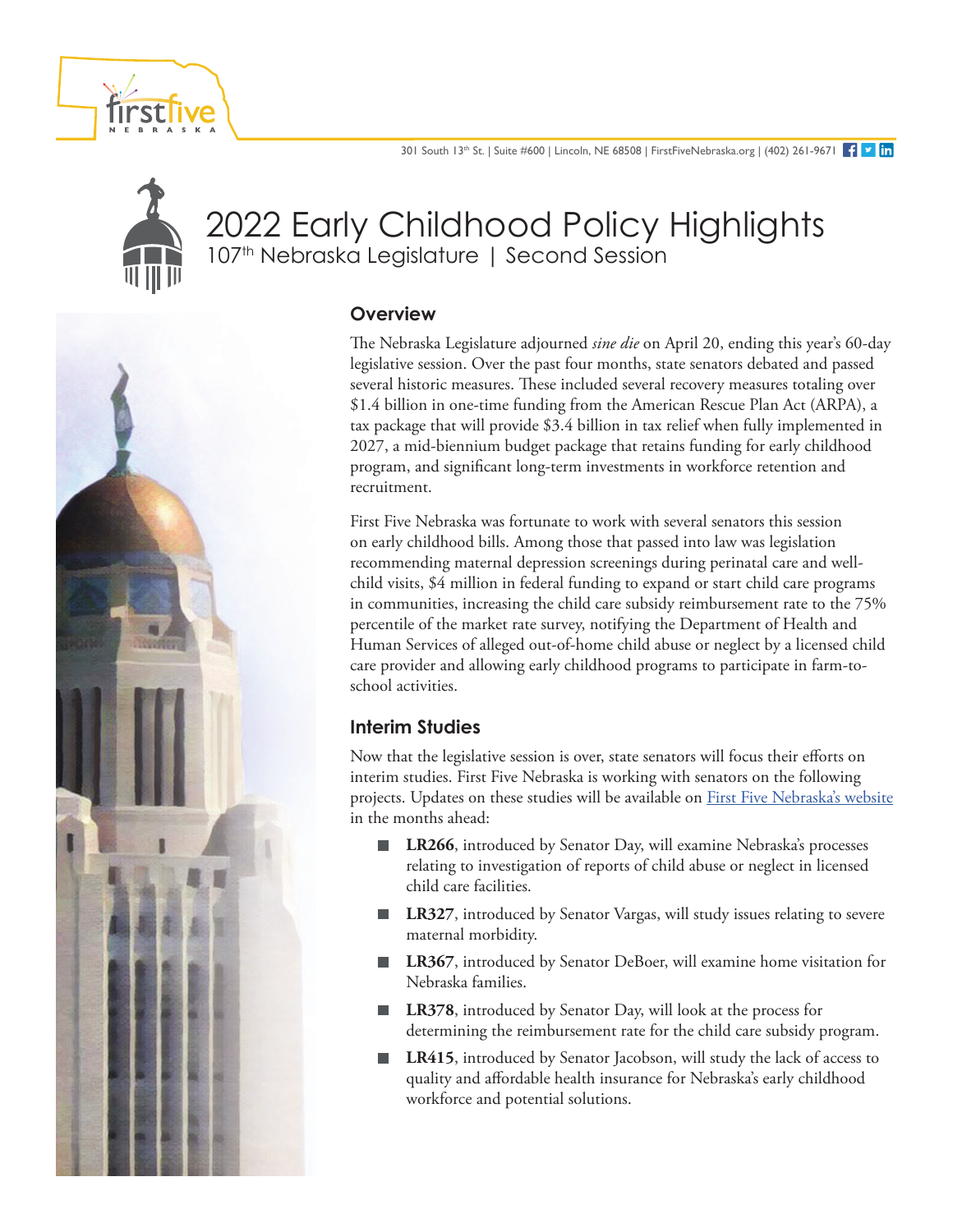# **Elections and Term Limits**

The Nebraska primary election is Tuesday, May 10. Individuals who advance from the primary will move on to the general election November 8. Multiple offices are up for election, including the Nebraska Governor, Nebraska Congressional delegates and state senators.

This legislative session there were eleven term-limited senators and two senators who will not seek re-election. First Five Nebraska would like to thank Senator Robert Hilkemann (District 4), Senator Steve Lathrop (District 12), Senator Brett Lindstrom (District 18), Senator John McCollister (District 20), Senator Mark Kolterman (District 24), Senator Matt Hansen (District 26), Senator Patty Pansing Brooks (District 28), Senator Curt Friesen (District 34), Senator Matt Williams (District 36), Senator Tim Gragert (District 40), Senator Adam Morfeld (District 46), and Senator John Stinner (District 48) for their service to Nebraska. We wish them the best of luck on their future adventures.

We also wish to note the untimely passing of Senator Rich Pahls (District 31), a dedicated and widely respected statesman who had previously served two terms as a state senator (2005-2013) before being re-elected to the Legislature in 2020. His leadership in the Unicameral will be deeply missed by his constituents and colleagues. A special election will be held in November to fill the District 31 seat.

The tentative first day of the 108th Nebraska Legislature is January 23, 2023. As always, First Five Nebraska looks forward to working with current and new state senators to develop fiscally responsible policies to promote quality early learning experiences for our state's youngest children.

# **2022 Bill Summaries**

## **LB702 | Change provisions relating to the availability of tax credits under the School Readiness Tax Credit Act**

- **Introducer**: Senator Matt Williams (District 36)
- **Summary**: LB702 was intended to reauthorize the School Readiness Tax Credit for five more years, offering a nonrefundable tax credit to eligible providers and a refundable tax credit to eligible child care employees. LB702 was included in an amendment to LB730, which was voted out of the Revenue Committee and placed on General File. Unfortunately, LB730 was not prioritized and did not advance from General File this session.
- **Resources**: [FFN Testimony](https://www.firstfivenebraska.org/wp-content/uploads/2022/01/LB702-First-Five-Nebraska-testimony-Elizabeth-Everett.pdf) | [FFN Policy Brief](https://www.firstfivenebraska.org/wp-content/uploads/2022/01/LB702-Policy-Brief-School-Readiness-Tax-Credit_Final.pdf)

# **LB741 | Provide for review of stillbirths under the Child and Maternal Death Review Act**

- **Introducer**: Senator Wendy DeBoer (District 10)
- **Summary**: LB741 authorizes the State Child and **The State** Maternal Death Review Team to review stillbirths and would add medical and governmental records of stillbirths to the records which can be obtained by the team for purposes of such review. LB741 was approved by the Governor on April 18.
- **Resources**: [FFN Testimony](https://www.firstfivenebraska.org/wp-content/uploads/2022/01/LB741-First-Five-Nebraska-testimony-Sara-Howard.pdf)

## **LB758 | Change provisions relating to the Nebraska Farm-to-School Act**

- **Introducer**: Senator Tom Brandt (District 32)
- **Summary**: LB758 expands the Nebraska Farm-**COL** to-School Program Act to include early childhood programs. The bill was approved by the Governor on March 3.
- $\overline{\phantom{a}}$ **Resources**: [FFN Testimony](https://www.firstfivenebraska.org/wp-content/uploads/2022/01/LB758-First-Five-Nebraska-testimony-Sara-Howard.pdf)

# **LB838 | Require the State Department of Education to create an aid program relating to the early childhood workforce**

- **Introducer**: Senator Mark Kolterman (District 24)  $\mathcal{L}_{\mathcal{A}}$
- **Summary**: LB838 was intended to provide state **Tale** funding to cover health insurance costs for the early childhood workforce. An amendment to LB838 was filed in committee to define more clearly what the funding could be used for (premiums, deductibles or other health insurance-related expenses) and who would be eligible for this funding (full-time employees and qualifying early childhood programs, and selfemployed individuals at qualifying early childhood programs). LB838 failed to advance out of the Education Committee.
- **Resources**: [FFN Testimony on LB838](https://www.firstfivenebraska.org/wp-content/uploads/2022/01/LB838-First-Five-Nebraska-testimony-Adam-Feser.pdf) | [FFN](https://www.firstfivenebraska.org/wp-content/uploads/2022/02/First-Five-Nebraska-AM1889-to-LB838-testimony-Adam-Feser.pdf)  [Testimony on AM1889](https://www.firstfivenebraska.org/wp-content/uploads/2022/02/First-Five-Nebraska-AM1889-to-LB838-testimony-Adam-Feser.pdf)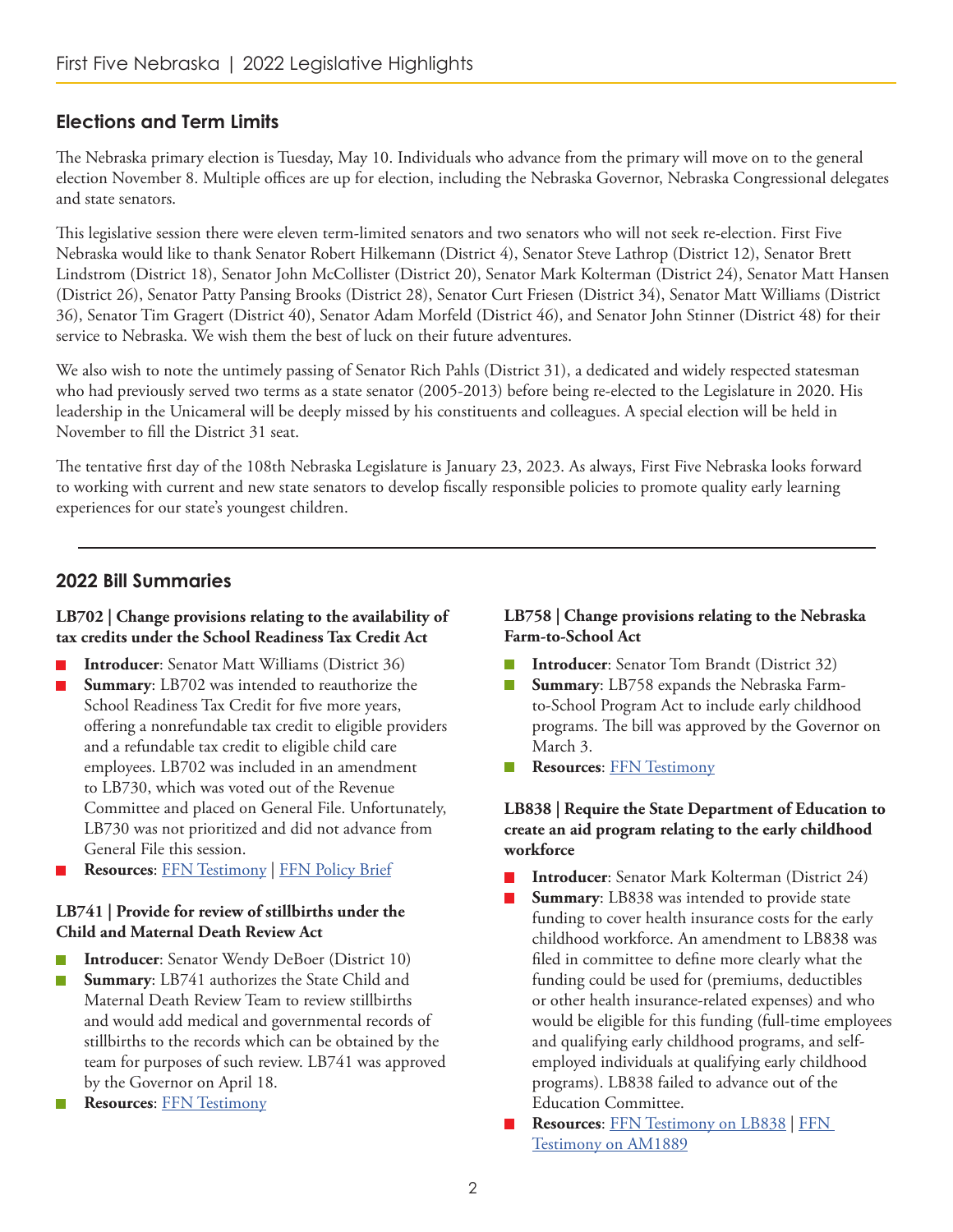#### **LB854 | Require notice to the Department of Health and Human Services in certain cases of alleged out-ofhome child abuse or neglect**

- **Introducer**: Senator Jen Day (District 49)
- **Summary**: LB854 requires the Department of Health and Human Services Division of Children and Family Service to notify the Division of Public Health of any alleged out-of-home child abuse or neglect by a licensed child care provider. The notification will also include information on whether or not an investigation is being undertaken by law enforcement or the department. LB854 was amended into LB1173. LB1173 was approved by the Governor on April 19.
- **Resources**: [FFN Testimony](https://www.firstfivenebraska.org/wp-content/uploads/2022/03/LB854-First-Five-Nebraska-testimony-Dr.-Katie-Bass.pdf)

#### **LB865 | Change provisions relating to reimbursement for child care and state intent to appropriate federal funds**

- П **Introducer**: Senator Wendy DeBoer (District 10)
- **Summary**: LB865 appropriates funds to the Nebraska Department of Health and Human Services to set child care reimbursement rates at the 75th percentile as determined by the market rate survey for FY2022-23 and FY2023-24. LB865 was included in a committee amendment to the main budget bill, LB1011. LB1011 was approved by the Governor with line-item vetoes on April 4.
- **Resources**: [FFN Letter of Support](https://www.firstfivenebraska.org/wp-content/uploads/2022/02/LB865-First-Five-Nebraska-letter-of-support-Katie-Bass.pdf)

#### **LB868 | Change provisions relating to a classification system administered by the State Department of Education**

- **Introducer**: Senator Adam Morfeld (District 46)
- **Summary**: LB868 would change a definition error excluding certain people from being eligible for the School Readiness Tax Credit program because they do not meet the basic education requirement. LB868 was voted out of the Education Committee but failed to advance beyond General File
- **Resources**: [FFN Testimony](https://www.firstfivenebraska.org/wp-content/uploads/2022/03/LB868-First-Five-Nebraska-testimony-Katie-Bass.pdf)

## **LB890 | Change the Tax Equity and Educational Opportunities Support Act (TEEOSA)**

- **Introducer**: Senator Lynne Walz (District 15)
- **Summary**: LB890 would make several changes to the Tax Equity and Educational Opportunities Support Act (TEEOSA), including how 4-year-olds are calculated in the TEEOSA formula and providing equalization aid for 158 school districts. LB890 advanced out of the Education Committee but lacked

enough votes to advance beyond the first round of debate on General File.

**Resources**: [FFN Testimony](https://www.firstfivenebraska.org/wp-content/uploads/2022/01/LB890-First-Five-Nebraska-testimony-Elizabeth-Everett.pdf)

#### **LB905 | Provide for mental health screenings**

- **Introducer**: Senator Lynne Walz (District 15)
- **Summary:** LB905 recommends maternal depression T. screens occur at perinatal and and well-child visits. Nebraska is one of seven states that have nothing in statute in regarding to maternal depression screens. A recommendation, while nonbinding, has the ability to draw attention to this issue. LB905 was approved by the Governor on April 18.
- **Resources**: [FFN Testimony](https://www.firstfivenebraska.org/wp-content/uploads/2022/01/LB905-First-Five-Nebraska-testimony-Sara-Howard.pdf) | [FFN Blog Post](https://www.firstfivenebraska.org/blog/anderson-berry-maternal-depression/) П

### **LB929 | Require submission of a Medicaid state plan amendment or waiver to extend postpartum coverage**

- **Introducer**: Senator Anna Wishart (District 27)
- **Summary**: LB929 would expand Midicaid for postpartum coverage from 60 days to 12 months. The bill did not advance from the Health and Human Services Committee.
- **Resources**: [FFN Testimony](https://www.firstfivenebraska.org/wp-content/uploads/2022/01/LB929-First-Five-Nebraska-Letter-of-Support-Sara-Howard.pdf)

## **LB973 | Redefine terms and change powers under the Nebraska Investment Finance Authority Act**

**Introducer**: Senator Matt Hansen (District 26) **Summary**: LB973 would change the Nebraska Investment Finance Act, including updates to the definition of an economic impact project to include projects with public agencies and nonprofit child care facilities. LB973 did not advance from the Banking, Commerce and Insurance Committee.

**LB1024 | Adopt the Economic Recovery Act, create the Economic Recovery and Incentives Division and Housing Division of the Department of Economic Development, change provisions of the Middle Income Workforce Housing Investment Act, provide for grants, state intent regarding appropriations, and provide for a transfer from the Cash Reserve Fund**

- **Introducer**: Senator Justin Wayne (District 13)
- **Summary**: LB1024 aprovides \$335 million to  $\mathcal{C}^{\mathcal{A}}$ recovery efforts in North and South Omaha and other underserved areas of Nebraska. LB1024 allocates funding to support affordable housing, infrastructure improvements, crime prevention projects, child care support, and other recovery initiatives. LB1024 was approved by the Governor on April 18.
- **Resources**: [FFN Testimony](https://www.firstfivenebraska.org/wp-content/uploads/2022/02/LB1025-First-Five-Nebraska-testimony-Elizabeth-Everett.pdf)